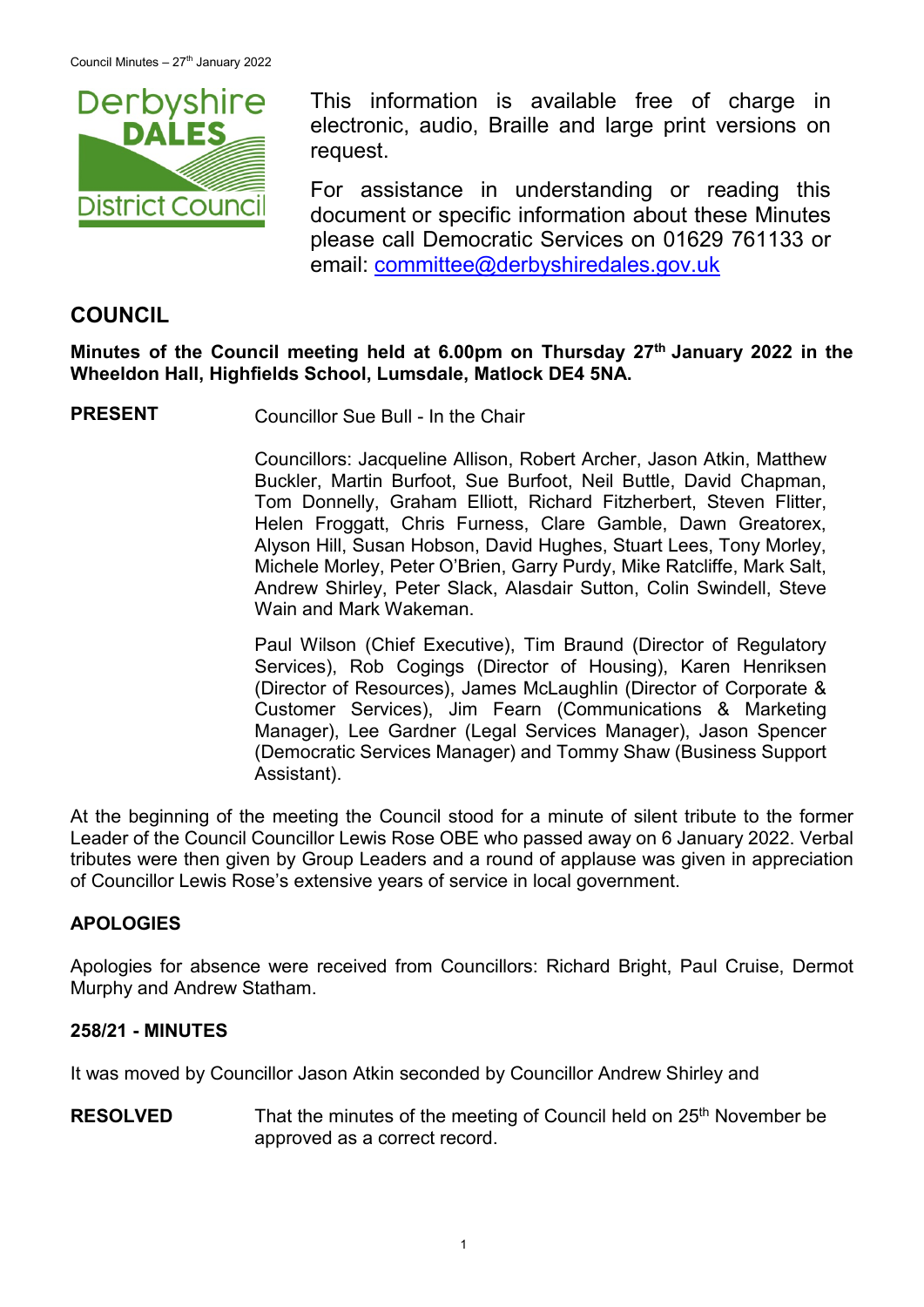The Chairman declared the motion **CARRIED**.

# **259/21 - PUBLIC PARTICIPATION**

No representations were received under Public Participation.

#### **260/21 – INTERESTS**

#### **Item 10 – DERBYSHIRE CLAUSE POLICY AND PROCEDURE**

Councillors Helen Froggatt and Mark Wakeman declared a pecuniary interest in Item 12, as they resided in a property subject to the Derbyshire Clause. Councillors Froggatt and Wakeman left the room during consideration of this item.

# **261/21 - LEADERS' ANNOUNCEMENTS**

Councillor Gary Purdy, Leader of the Council, made the following statement:

*"The loss of a loved one is always a time for grief and sadness. But the recent despicable attack upon a loving family home in Station Road, Langwith Junction, Shirebrook by a Burglar resulted in the Murder of Mrs Freda Walker and former Bolsover District Councillor and Chairman Kenneth Walker who is now fighting for his life in Hospital. This Council sends our sincere condolences to Family, Friends and Council colleagues at this very difficult time.*

*The Organisational Update released on Friday 21 January 2022 once again reveals a large amount of work being carried out by our dedicated staff and makes a more than pleasant change from the waste issues affecting us still. If you have not already done so I commend that you read it and appreciate just what this Authority is achieving under still difficult circumstances. As I have said before, there is hardly any feedback from Members when this publication is released and Officers are wondering if in fact it is worth putting together. I believe so because it is a valuable record of what this Authority is achieving. I bid a warm welcome to new Members of staff that*  have joined the Authority and congratulate Chris Whitmore and Gareth Griffiths on their *promotions.*

*I apologise once again to those residents suffering from the non-collection of waste bins. Whilst*  waste collection is back to normal in many areas of the District, we still have some pockets that *are causing issues. This is through circumstances beyond our control but our Officers are working hard from all angles to resolve the problem.*

*A couple of weeks ago I was invited by County Cllr Trevor Ainsworth, also of Amber Valley Borough Council to a meeting at Belper with Pauline Latham MP whose area covers Belper. There is real concern for the keeping of the UNSESCO Inscription of the Derwent Valley Mills World Heritage site due to the current very poor state of Belper Mill and the fact that Masson Mill, Matlock Bath has had to close as a consequence of the Pandemic and its main retailer supporter, Edinburgh Woollen Mill declaring itself Bankrupt. The UNESCO Inscription was*  implemented as short a time ago as 2001 and is already under threat. Make no mistake that *given the fact that UNESCO has taken an Inscription away from Liverpool and that Stonehenge is under threat if the new road scheme proposed goes ahead then there is a real need to do all that we can to keep the World Heritage statues. Pauline is to invite the Minister responsible Nigel Huddleston MP to the area to visit the Mills under threat.*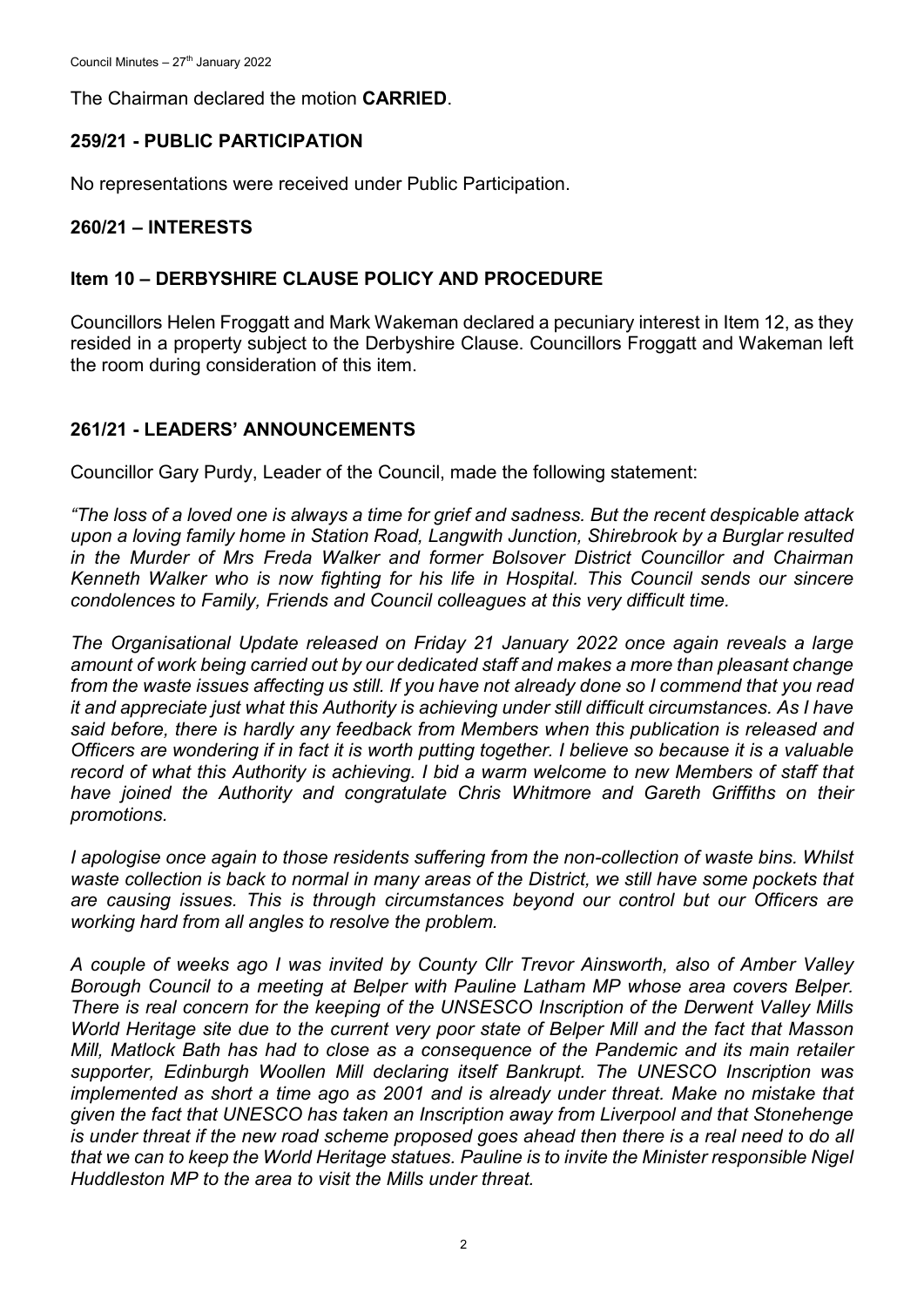*You will note Members that I sent out data slides on the SPARSE meetings I was on last Monday. The data reveals the stark fact that Rural area residents are taxed much higher than their Urban counterparts, but suffer with much less benefits, amenities and services. This Authority will play its part together with other rural Authorities in the Country in addressing these anomalies with Government through the SPARSE pressure group.*

*I am led to understand that the White Paper on Devolution is to be published soon by SOS Michael Gove MP and we wait in anticipation to see what it means for our Authority. Our case for a County Deal has been presented to Government and after two years hard work by County Council Officers on Vision Derbyshire, Derbyshire Leaders and Chief Executives, I guess that its fingers crossed time."*

## **262/21 - CHAIRMAN'S ANNOUNCEMENTS**

Councillor Steve Wain, Civic Chairman, made the following statement:

*"On the 14th of January 2021 Bakewell rotary club and the woodland trust invited me to a tree planting event on the riverbank at Bakewell agricultural Centre. We planted over 50 trees, which I understand is the start of a larger initiative plant trees in the Bakewell area. I thank all parties involved for a very enjoyable and sunny day.*

*On Sunday, the 16th of January my wife and I attended the collation and installation of Honorary and Lay Canons at Derby Cathedral. I was there to represent Derbyshire Dales and support Emily Brailsford from Saint Giles Church in Matlock who was made of a Lay Canon that evening.*

*On Tuesday, the 18th of January myself and my wife, visited the latest installation called in the mix at the Level in Rowsley. The Level, is an Arts Council England Portfolio which challenges perceptions and traditional notions of art culture and societal divisions. They produce and promote art that is powerful and of relevance to all in society, art that is not afraid to be different.*

*I would encourage other Councillors to visit this facility at Rowsley which unfortunately is fearful that may have funding cuts in the latest round from Derbyshire County Council."*

#### **263/21 – COMMITTEES**

It was moved by Councillor Tom Donnelly seconded by Councillor Jason Atkin and

**RESOLVED** That the non-exempt minutes of the Committees listed in the Minute book, for the period 12<sup>th</sup> October 2021 to 18<sup>th</sup> November 2021 be received.

**Voting:**

| For               | 32 |
|-------------------|----|
| <b>Against</b>    |    |
| <b>Abstention</b> | O  |

The Chairman declared the motion **CARRIED**.

# **264/21 - QUESTIONS (RULE OF PROCEDURE 15)**

**Question from Councillor Peter O'Brien to Councillor Garry Purdy, Leader of the Council:**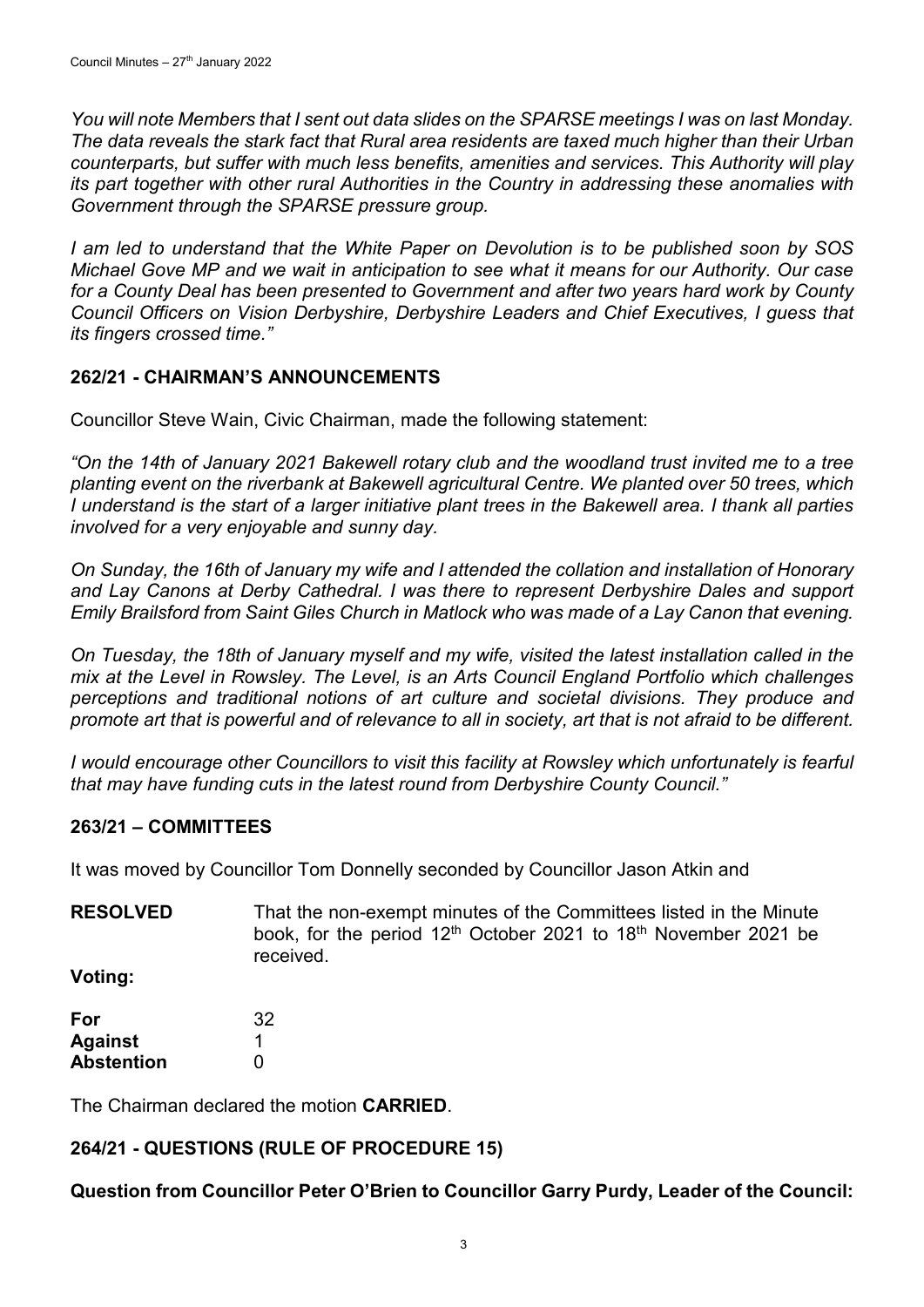*"As Leader of the Council you will, like all Members, be aware of the unsatisfactory refuse collection service that our residents have endured over the past months, and that officers have recently acknowledged that the service provided by the contractor has been poor and financial penalties issued.*

In the light of this, will you support a scheme for an appropriate level of compensation for *residents, and work with Group Leaders and the Chief Executive to agree the details of a proposal, for consideration by the Council?"*

## **Councillor Purdy provided the following response:**

No. Any consideration of compensation to residents would be something for Members to consider at a future Council meeting when other facts are known, perhaps at or after the extraordinary Council meeting that is to consider the outcome of the Independent Waste Review.

In addition, Members should be aware that such a compensation scheme could be timeconsuming to devise and implement at a time when officer resources are already stretched to capacity.

The Council has not previously given council tax refunds where residents are dissatisfied with the standard of service that they have received. The main reason for this is that Council Tax is a tax, much like income tax and VAT, and not a charge for different services.

Though the Council is applying KPI's this is an ongoing process and the final amount is still to be determined and Serco have the right to challenge the penalties determined by the Council.

Income from the KPI penalties has not yet been agreed with Serco or entered in the council's accounts. It has not yet been included in a revised budget for 2021/22 and has not yet been committed to be used for any particular purpose.

It will be for councillors to determine how this additional income will be used. Councillors have already agreed that residents who subscribed to the garden waste service in 2021 will be charged £35, rather than £50, for the service in 2022/23 to compensate for the problems experienced this year. In addition, some of the KPI income might be required to offset unforeseen expenditure or lost income on the waste service in 2021/22 (such as from reduced recycling credits), which have not yet been quantified and could be significant. Any remaining income could be set aside in a reserve to fund future liabilities, such as the replacement of waste collection vehicles, which is expected to require around £4m in 7 years' time.

#### **Question from Councillor Peter O'Brien to Councillor Garry Purdy, Leader of the Council:**

*"In September 2020, on your recommendations the Council agreed that a site on Knabhall Lane in Tansley should be taken forward as a permanent site for travellers; and that it should be used in the interim as a temporary site. The Council's Corporate Plan subsequently identified March 2022 as the date by which the necessary planning application(s) for the development should be determined.*

In the light of the fact that 17 months later no planning application has yet been submitted, let *alone determined, can you confirm that it is still your intention that the proposals for a) a temporary traveller's site and b) a permanent site on Knabhall Lane should be actively pursued?"*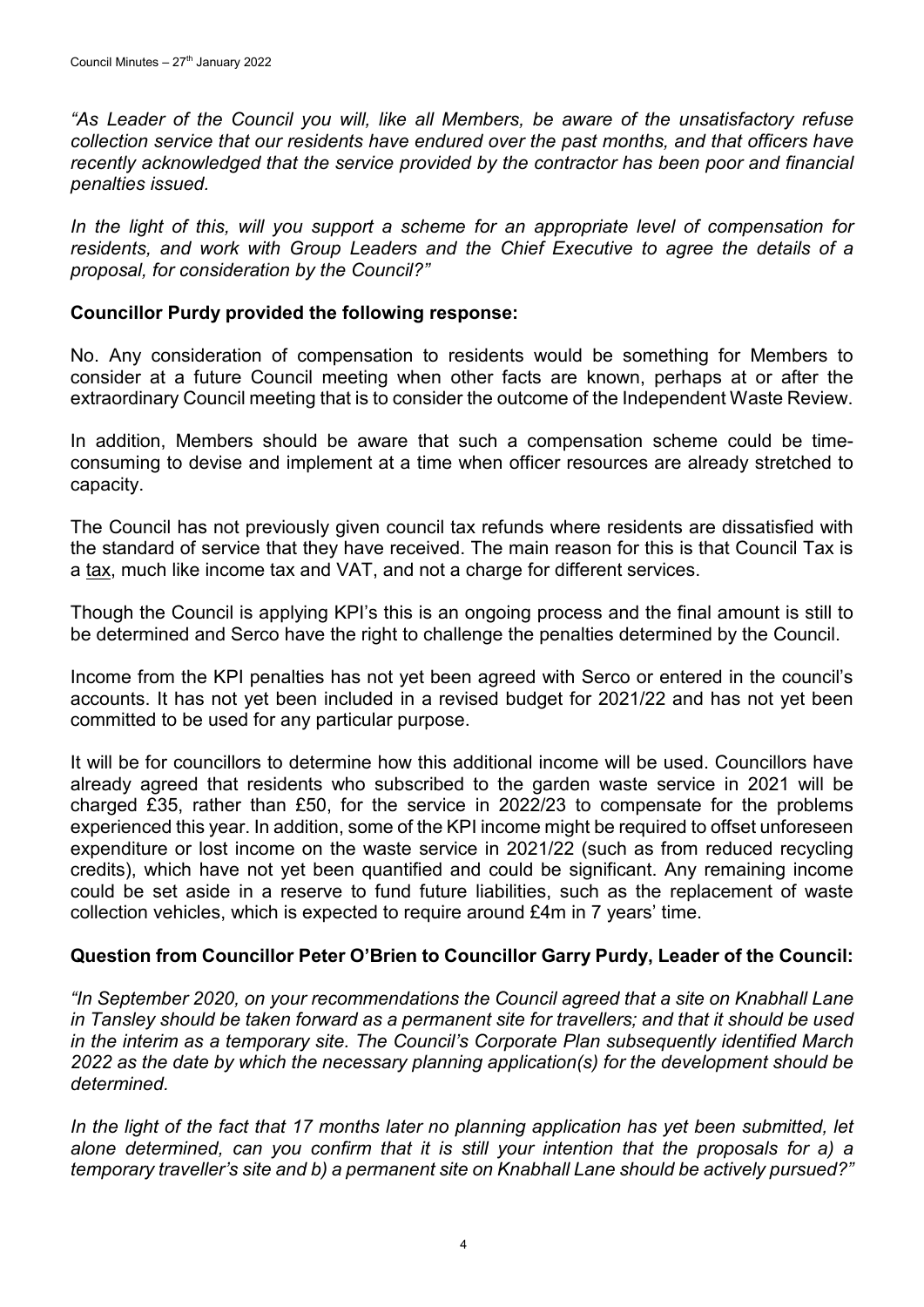## **Councillor Purdy provided the following response:**

In accordance with the resolution of Council on  $2<sup>nd</sup>$  September 2020, Officers have been progressing the provision of a temporary and a permanent Traveller site at Knabhall Lane, Tansley.

As a pre-cursor to the formulation and submission of an application for planning permission, the Council has commissioned works to secure the clearance of materials and temporary structures on the land. Due to the presence of a previously unidentified badger sett, a further Ecological Survey has been undertaken and a land contamination survey has been undertaken – the result of which are currently awaited. Upon receipt of these results and the quantification of anticipated costs of any remediation that may be deemed necessary, further reports will be brought back to Members.

#### **265/21 – EMPTY HOMES PREMIUM AND UPDATE TO COUNCIL TAX DISCRETIONARY DISCOUNTS POLICY**

The Director of Housing introduced a report which detailed the impact of the empty homes premium adopted by Council in 2018. From  $1<sup>st</sup>$  April 2019 the Council had charged a 100% premium (i.e. double council tax) on homes empty and unfurnished for more than 2 years. The report explained that the Council had the ability to increase the premium for long term empty homes by 200% for homes empty for 5 years or more and 300% for homes empty for 10 years or more.

A public consultation exercise ran for 6 weeks ending at the end of October 2018, the results of which were heavily publicised and showed strong support for the adoption of an increased premiums for empty homes. Therefore, Members' approval was sought to adopt the higher levels of empty homes premium with effect from 1<sup>st</sup> April 2023.

Members were asked to agree changes to the Council's policy for council tax discretionary discounts (under section 13A 1 (c) of the Local Government Finance Act 1992) to allow more flexibility to award a council tax discount to offset the empty homes premium where the applicant provided evidence that the properties were genuinely on the market for sale or rent, without the need to provide evidence of undue hardship. These discretionary discounts were explained to Members in detail by the Director of Resources.

It was moved by Councillor Garry Purdy, seconded by Councillor Mike Ratcliffe and

- **RESOLVED** 1. That the Council notes the impact of the 100% council tax empty homes premium.
	- 2. That the Council notes the results of the public consultation on the adoption of the 200% and 300% premiums and the changes to the Council's policy for council tax discretionary discounts (under section 13A 1 (c) of the Local Government Finance Act 1992).
	- 3. That the Council continues to apply a council tax empty homes premium of 100% in respect of any dwelling that has been unoccupied and substantially unfurnished for at least 2 years but less than 5 years, except where statutory exemptions apply.
	- 4. That, with effect from 1st April 2023, the Council will apply a council tax empty homes premium of 200% in respect of any dwelling that has been unoccupied and substantially unfurnished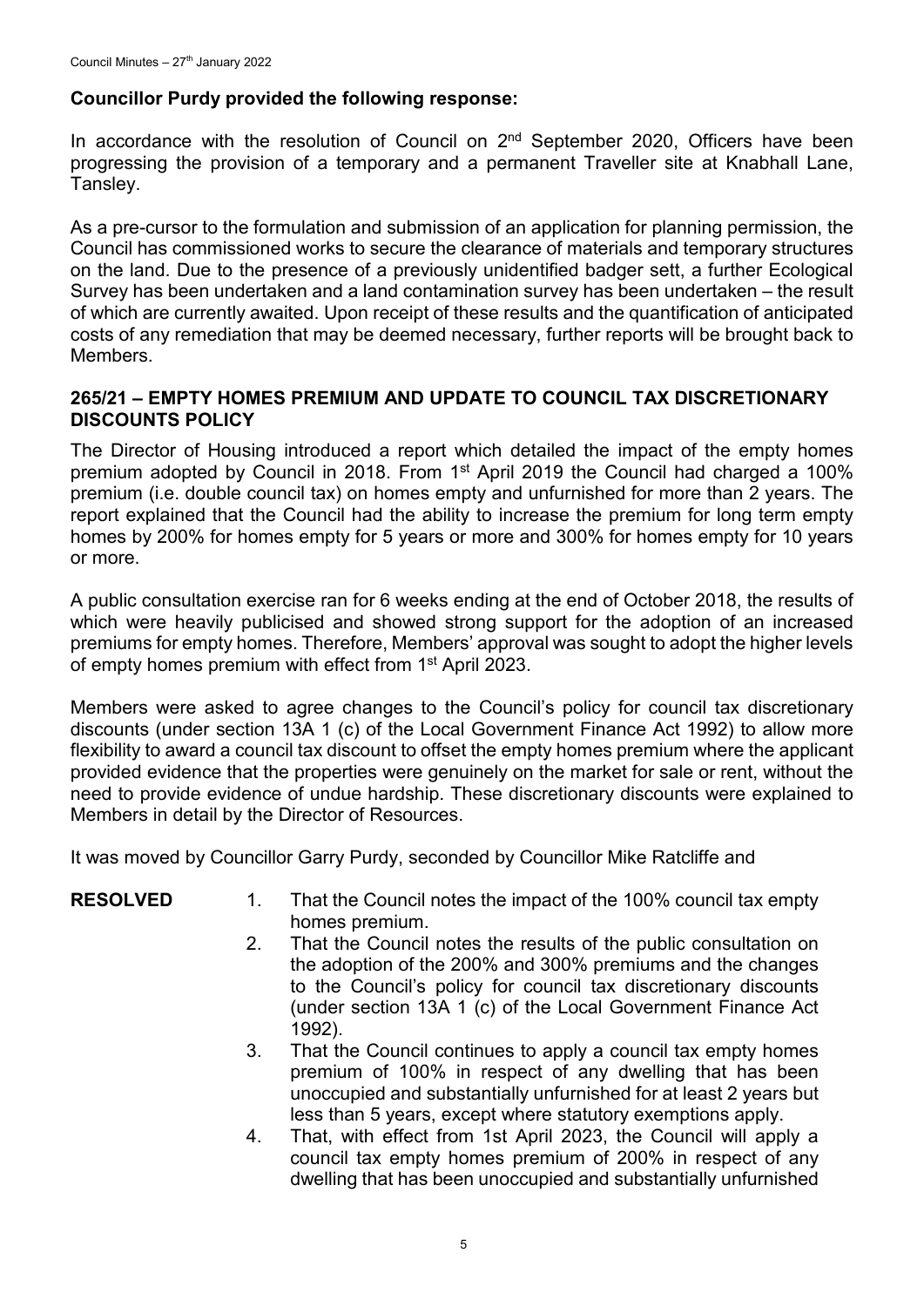|         |    | for at least 5 years but less than 10 years, except where statutory<br>exemptions apply.                                                                                                                                                                           |
|---------|----|--------------------------------------------------------------------------------------------------------------------------------------------------------------------------------------------------------------------------------------------------------------------|
|         | 5. | That, with effect from 1st April 2023, the Council will apply a<br>council tax empty homes premium of 300% in respect of any<br>dwelling that has been unoccupied and substantially unfurnished<br>for at least 10 years, except where statutory exemptions apply. |
|         | 6. | That the revised Policy for council tax discretionary discounts<br>(under section 13A 1 (c) of the Local Government Finance Act<br>1992), attached as Appendix 4 be approved.                                                                                      |
| Voting: |    |                                                                                                                                                                                                                                                                    |
| For     | 30 |                                                                                                                                                                                                                                                                    |

| For               | 30 |  |
|-------------------|----|--|
| <b>Against</b>    | 2  |  |
| <b>Abstention</b> |    |  |

The Chairman declared the motion **CARRIED**.

# **266/21 – DERBYSHIRE CLAUSE POLICY & PROCEDURE**

As they had declared a pecuniary interest, Councillors Mark Wakeman and Helen Froggatt left the meeting during consideration of this item.

The Legal Services Manager introduced a report which sought Member approval of the draft Derbyshire Clause policy which provided a clear framework for decision making and administrative processes associated with Derbyshire Clause dispensations.

On 16 December 2020, the Community and Environment Committee agreed to consult on a new policy and procedure to streamline the decision making process in relation to the Derbyshire Clause dispensation. On receipt of consultation responses the Committee made the following recommendations to Council:

- a) Subject to Council approving the proposed policy, to recommend that Council delegate authority for decision making according to the policy for Derbyshire Clauses to the Director of Corporate and Customer Services, Legal Services Manager, Principal Solicitor or Solicitor.
- b) To recommend to Council that authority be delegated to the Licensing and Appeals Committee to consider appeals against such decisions.
- c) To recommend to Council to approve charging a fee for Derbyshire Clause dispensations, set at £465.

Council approval was therefore sought for the policy and new procedure, this was considered the most appropriate way to speed up the decision making process through delegated powers in line with an approved policy framework set by Members, whilst also allowing dissatisfied applicants to submit an appeal to Members to review a decision.

It was moved by Councillor Tony Morley, seconded by Councillor Susan Hobson and

| <b>RESOLVED</b> | That the Derbyshire Clause Policy be approved.                 |
|-----------------|----------------------------------------------------------------|
| (unanimously)   | 2. That authority be delegated to the Licensing and Appeals    |
|                 | Committee and appropriate Sub-Committee to consider appeals    |
|                 | against such decisions.                                        |
|                 | That the Licensing and Appeals Committee be given authority to |

3. That the Licensing and Appeals Committee be given authority to review and amend the Derbyshire Clause Policy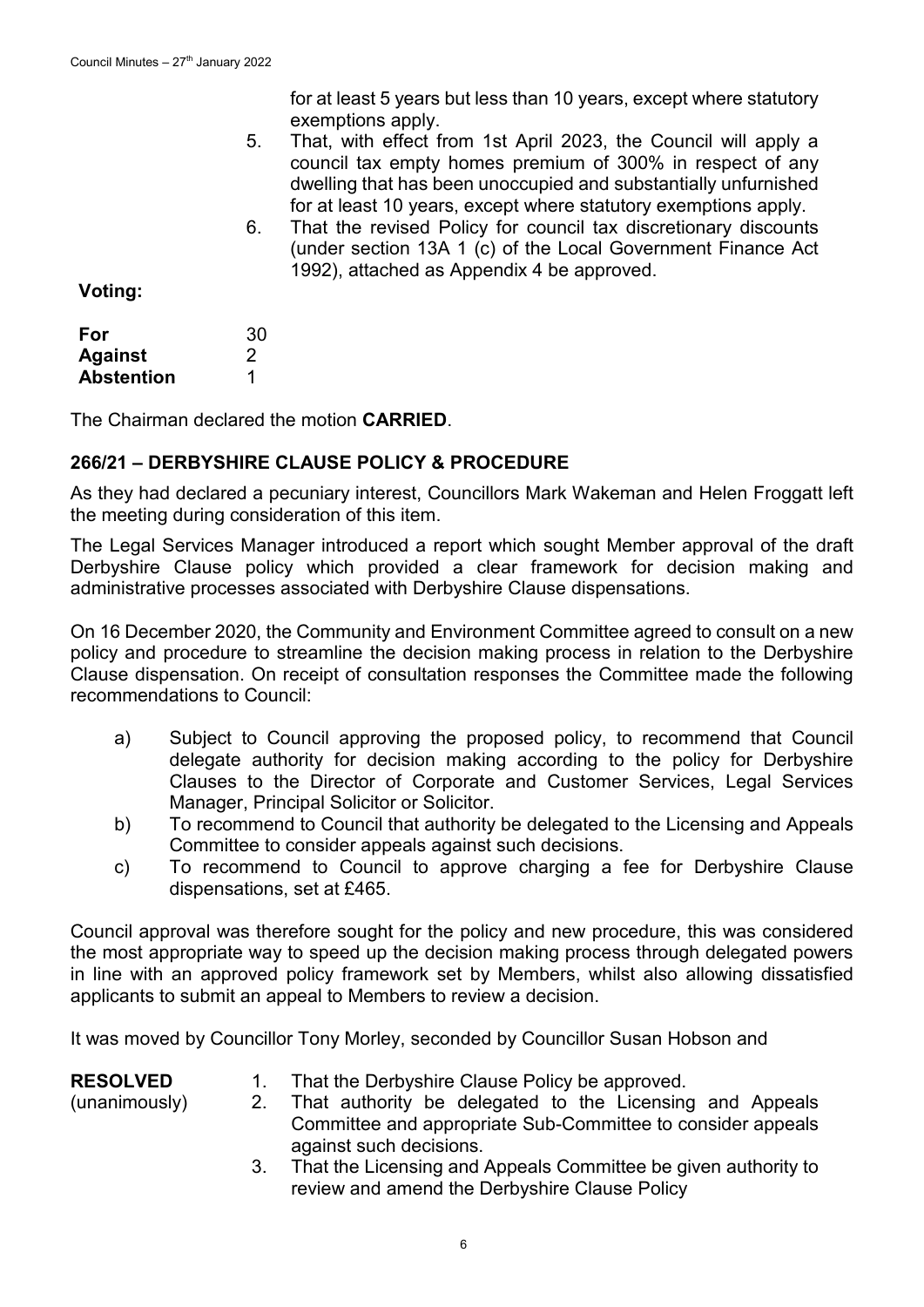- 4. That authority be delegated to the Director of Housing to determine requests on the Derbyshire Clause in accordance with the approved policy.
- 5. That authority be delegated to the Director of Housing to refer any decision directly to the Sub-Committee of the Licensing and Appeals Committee where a decision is required that would not comply with the approved policy.
- 6. That the fee for Derbyshire Clause dispensations be set at £465.
- 7. That authority be delegated to the Director of Corporate and Customer Services and Legal Services Manager to determine any outstanding requests of dispensation in line with the approved policy, which were received prior to the approval of the delegations above at no charge unless the applicant choses to appeal to the Licensing and Appeals Committee.
- 8. That authority be delegated to the Director of Housing to make minor changes to the policy and to amend the policy in line with any clarification given by Members following a decision made by the Licensing and Appeals Sub-Committee.

The Chairman declared the motion **CARRIED**.

At 7.20pm, following consideration of this item, Councillors Helen Froggatt and Mark Wakeman returned to the meeting.

## **267/21 – COUNCIL HOUSING UPDATE REPORT**

The Director of Housing introduced a report which advised Members of progress on the Council's housing programme. Having previously selected Nottingham Community Housing Association as the Council's Development and Management Agent in December 2020, Members were informed of the work which had been progressing to bring forward the first homes delivered in 2021/22.

It was moved by Councillor Chris Furness, seconded by Councillor Tom Donnelly and

**RESOLVED** That progress on the Council Housing programme be noted.

**Voting:**

|                   | 27 |
|-------------------|----|
| For               |    |
| <b>Against</b>    | 5  |
| <b>Abstention</b> |    |

The Chairman declared the motion **CARRIED**.

#### **268/21 – LOCAL COUNCIL TAX SUPPORT SCHEME FOR 2022/23**

The Director of Resources introduced a report which provided information relating to proposed changes to the Local Council Tax Reduction Scheme for the financial year 2022/23. The report sought Council approval and adoption of the proposed Local Council Tax Reduction Scheme for 2022/23.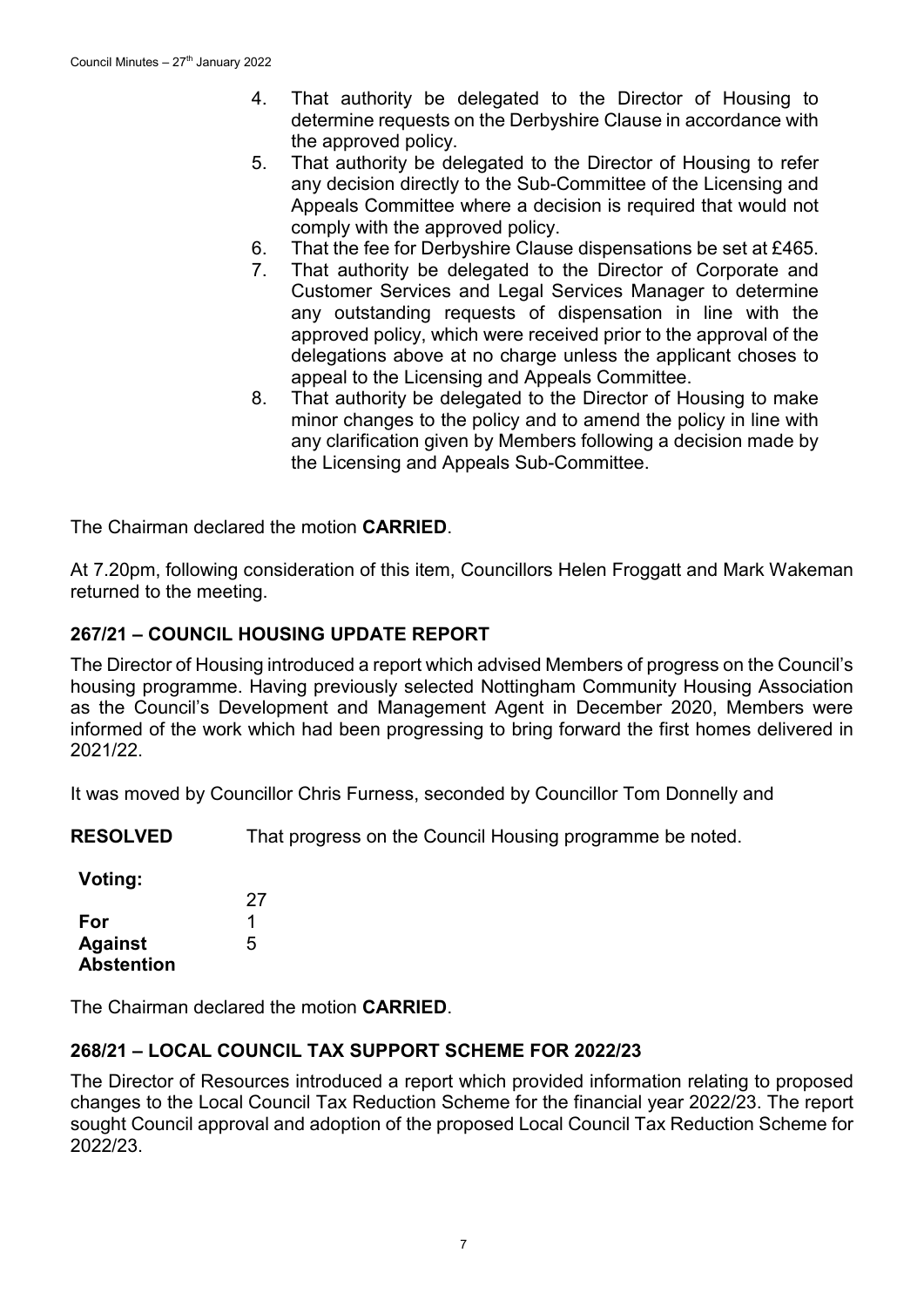The report detailed how the scheme had been continually well received since its initial adoption in April 2013, after the abolition of Council Tax Benefit by government. The report also explained the requirement for the local Council Tax Reduction Scheme to be reviewed annually and any changes made approved no later than 31st January in the financial year preceding that for which the changes are to have effect. No significant changes were proposed to the scheme to be adopted for 2022/23 and so no new consultation with the public or with precepting authorities was necessary. The Benefits Manager monitors expenditure on the discretionary hardship fund and was satisfied that, based on projected caseload and relevant changes occurring, the costs of the 2022/23 scheme would be within budget.

It was moved by Councillor Jason Atkin, seconded by Councillor Tom Donnelly and

**RESOLVED**

(unanimously)

- 1. That under section 13A (1)(a) of the Local Government Finance Act 1992, the scheme detailed in the report be approved and adopted as the Local Council Tax Reduction Scheme for 2022/23.
- 2. That £18,000 be set as the budgeted amount for all Discretionary Hardship Fund applications under Schedule 11 of the scheme for 2022/23 (to be reviewed by a further report to Council during the year if it appears that this amount may be insufficient).

The Chairman declared the motion **CARRIED**.

# **269/21 – RESILIENCE, RESOURCES, PRIORITIES**

The Chief Executive introduced a report which set out proposals to invest in additional organisational resources in order to ensure that the Council would be adequately resourced to deal with existing and future priorities / challenges.

The report explained that since 1<sup>st</sup> April 2014, the Council had delivered over £2.7m of savings and efficiencies and had fundamentally reviewed its approach to service delivery, most notably in respect of Leisure services, Revenues and Benefits services and Building Control services, in order to deliver a balanced budget every year. The report also detailed concerns that moving forward the resources available may not be capable of delivering against rising expectations. In order to address these concerns, it was considered necessary to seek Council support and approval for the changes to structure and funding detailed in this report.

It was moved by Councillor Andrew Shirley, seconded by Councillor Susan Hobson and

# **RESOLVED**

(unanimously)

- 1. That the current challenges and pressures on organisational resources and capacity be acknowledged by the Council.
- 2. That Council support the proposals for the restructure of the Electoral and Democratic Services Team as outlined in the report and that the additional net costs of £14,667 be included within the draft budget for 2022/23.
- 3. That Council support the proposals for the restructure of the Regeneration and Policy Team as outlined in the report and that the costs (to be met from vacant posts and revenue grants unapplied for 2022/23 and 2023/24) of £52,475 be included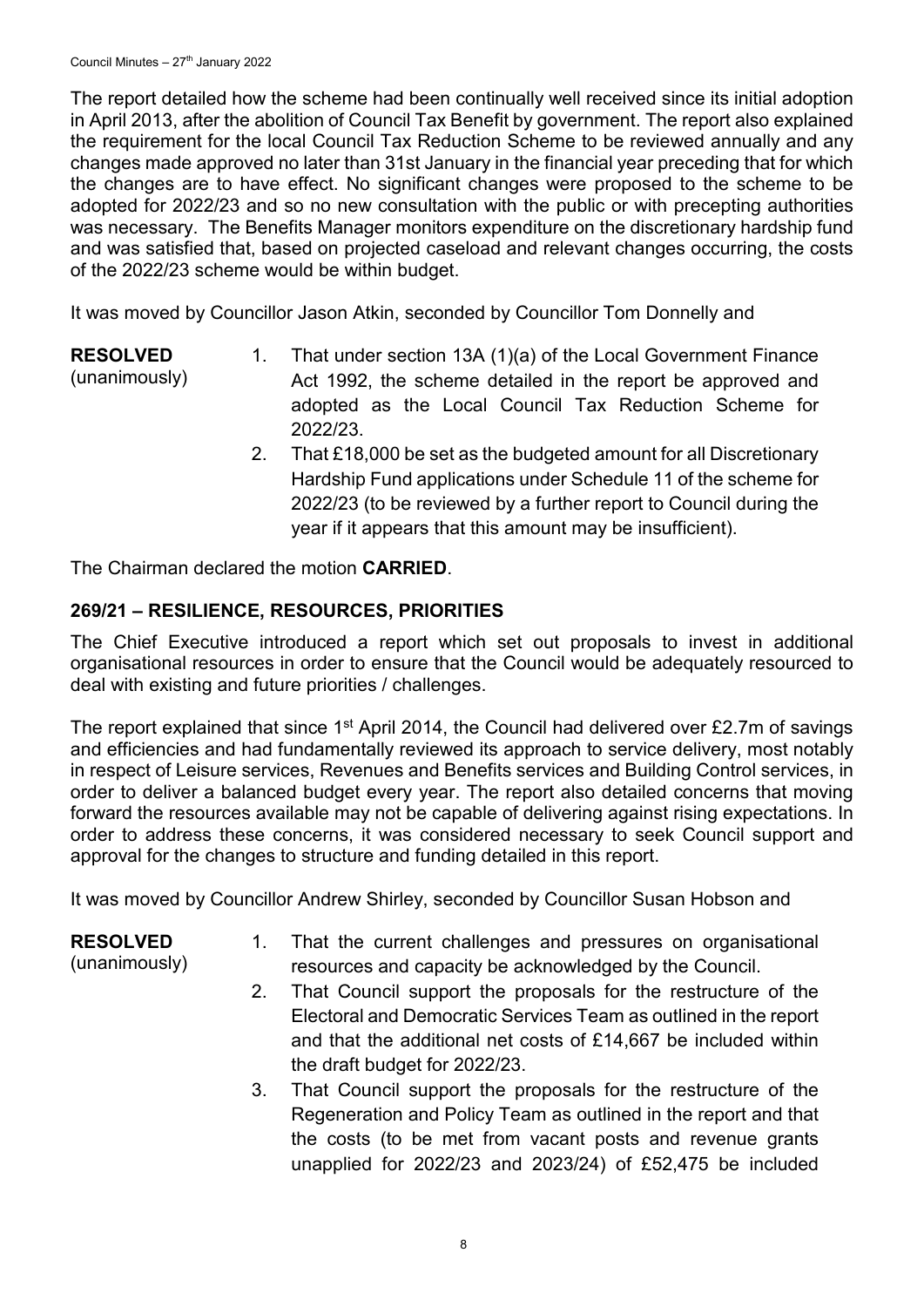within the draft budget for 2022/23.

- 4. That Council approve the staffing resources for Phase 2 of the Digital Transformation Programme and that the costs of £99,523 be included within the draft budget for 2022/23.
- 5. That subject to the approval of higher empty homes premiums, Council approve the establishment of an Empty Homes Officer post for an initial period of 3 years, and that the costs of £38,260 be included within the draft budget for 2022/23.

The Chairman declared the motion **CARRIED**.

# **270/21 – APPOINTMENT OF EXTERNAL AUDITOR**

Councillors Richard FitzHerbert, Alasdair Sutton, and Mark Wakeman left the meeting at **8:25pm**, prior to the consideration of this item.

The Director of Resources introduced a report which sought Members' approval to opt into the appointing person arrangements for the appointment of the Authority's external auditor for a period that covers the audits of the statutory accounts for the five consecutive financial years commencing 1 April 2023.

The report explained that under the Local Government Audit and Accountability Act 2014 the Authority is required to appoint an auditor to audit its accounts each financial year. The Local Audit (Appointing Person) Regulations 2015 state that the decision of a principal authority to opt into the appointing person arrangement may only be made by the members of the authority meeting as a whole i.e. the decision has to be made by full Council and cannot be delegated to a committee or officer.

It was also explained within the report that the Council's current auditor appointment would cover the period up to and including the audit of the 2022/23 accounts. However, due to the lengthy procurement process it is a requirement of the Local Audit and Accountability Act 2014 that the Authority have an auditor appointment in place by 31<sup>st</sup> December of the year preceding the start of the contract.

It was moved by Councillor Steve Flitter, seconded by Councillor Tom Donnelly and

- **RESOLVED**
- (unanimously)
- 1. That the Council becomes an opted-in Authority to the national procurement exercise, conducted by Public Sector Audit Appointments Limited, for the appointment of the Authority's external auditor for a period that covers the audits of the statutory accounts for the five consecutive financial years commencing 1 April 2023.
- 2. That a budget pressure of £10,000 be included in the Medium Term Financial Plan from 2023/24 onwards to reflect the forecast increase in audit fees and the additional work under this new contract.

The Chairman declared the motion **CARRIED**.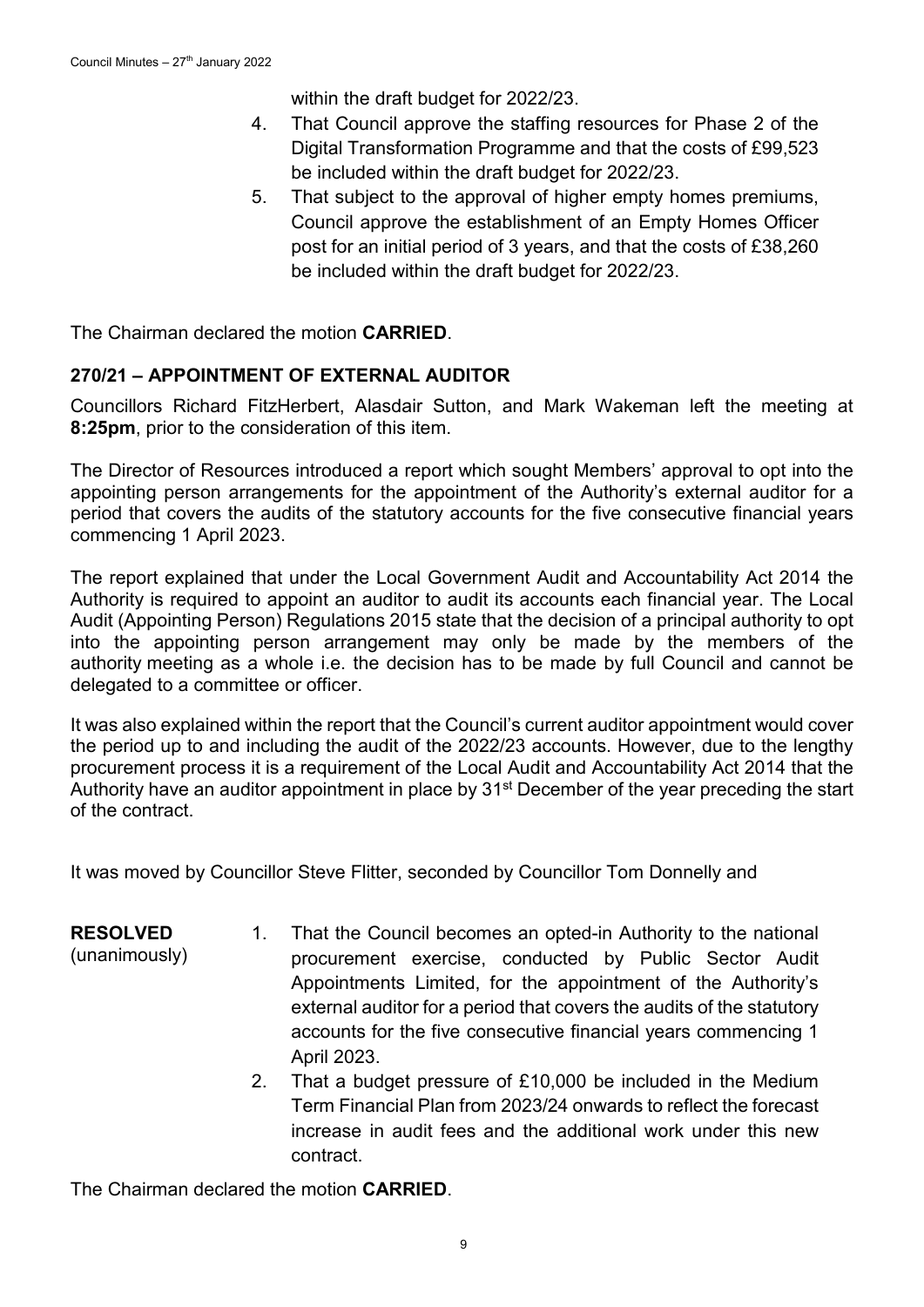# **271/21 - DURATION OF MEETINGS (MOTION TO CONTINUE)**

#### At **8:27pm**, prior the discussion of **Item 15 - CAPITAL PROGRAMME MONITORING 2021/22 & CAPITAL PROGRAMME 2022/23 TO 2024/25.**

It was moved by Councillor Colin Swindell, seconded by Councillor Tom Donnelly and

**RESOLVED** (unanimously) That, in accordance with **Rule of Procedure 13**, the meeting continue beyond 2 hours 30 minutes to enable the business on the agenda to be concluded.

## **272/21 – CAPITAL PROGRAMME MONITORING 2021/22 & CAPITAL PROGRAMME 2022/23 TO 2024/25**

Councillor Richard FitzHerbert returned to the meeting at **8:30pm** during consideration of this item.

The Director of Resources introduced a report which presented to Members the current financial position of spend against the 2021/22 Capital Programme as at the end of November 2021. The report also sought Members' approval for an updated capital programme for 2021/22 to 2026/27 and associated financing.

The Council approved a Revised Capital Programme on  $8<sup>th</sup>$  July 2021 which shows a Capital Budget of £10,444,275. In addition to that Programme, further specific reports to committees approved changes amounting to a total approved Capital Budget of £10,780,275 for the 2021/22 financial year.

The report detailed the forecast out-turn expenditure against budget which revealed that just under half of the Capital Programme was forecast to be completed during the 2021/22 financial year. In light of the forecast out-turn position and slippage in the Capital Programme, projects were re-phased where necessary into 2022/23 and beyond. A fundamental review of projects also highlighted some projects which have now been concluded or are no longer feasible, so these were removed from the Programme. A revised Capital Programme including new projects considered for inclusion was therefore presented to Members.

It was moved by Councillor Steve Flitter, seconded by Councillor Jason Atkin and

| <b>RESOLVED</b><br>(unanimously) | 1. That the Capital Programme spend to the end of November<br>$2021$ be noted;                                                                       |
|----------------------------------|------------------------------------------------------------------------------------------------------------------------------------------------------|
|                                  | 2. That re-phasing of existing projects for completion over the<br>next 3 years and the removal of projects not proceeding be<br>approved;           |
|                                  | 3. That 4 new projects totalling £1.963m (£247,000 in 2021/22<br>and £1.621m in 2022/23) be approved for inclusion in the<br>Capital Programme;      |
|                                  | 4. That financing of the Capital Programme for 2021/22 to<br>2024/25 from the sources summarised at paragraph 2.7 of the<br>report also be approved. |

The Chairman declared the motion **CARRIED**.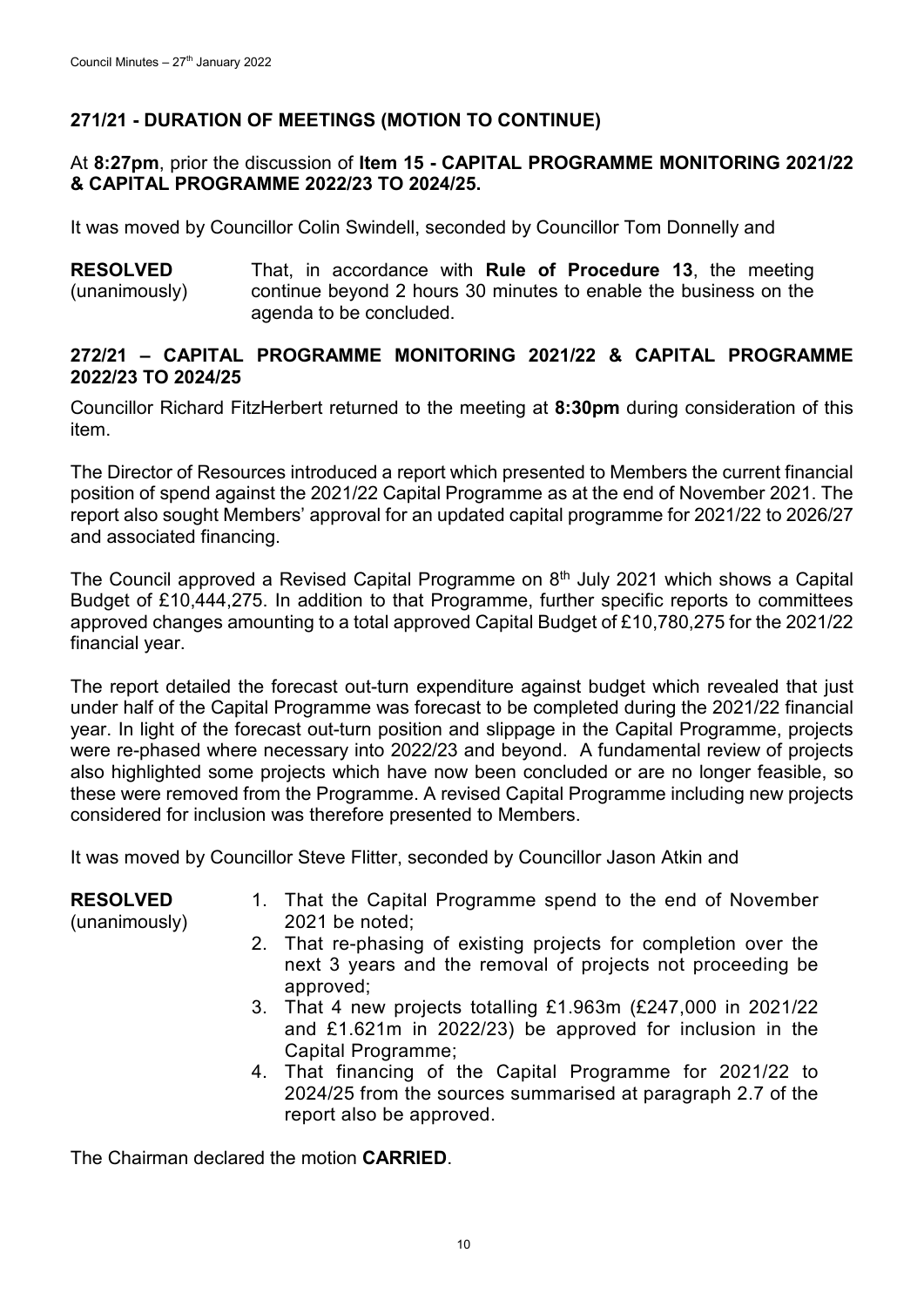# **273/21 – AMENDMENT TO THE CONSTITUTION – RULES OF SUBSTITUTION**

The Director of Corporate and Customer Services introduced a report which proposed a recommendation from the Constitution Working Group to amend the rules in respect of substitute Members for meetings of the Council's policy committees.

In January 2020 new rules of substitute Members were introduced which applied to all of the Council's committees. Under these rules, substitute Members, appointed as such by the Council, may attend meetings in that capacity only to take the place of an "ordinary" Member for whom they are the designated substitute. The revision in January 2020 introduced a requirement for the Director of Corporate and Customer Services to be notified of the name of an absent councillor and the name of the intended substitute councillor by no later than 12noon two working days prior to the day of the meeting.

The Constitution Working Group met on 16 December 2021 and proposed that the Council should return to the previous provisions for the notification of Substitute Members for the policy committees only. It was recognised that there would be a risk if such a provision applied to Planning Committee and it was also noted that substitute Members were not permitted by law for the Licensing and Appeals Committee.

It was therefore proposed that Council Procedure Rule 3.3 read:

#### **Substitution**

The rules of substitute Members apply to the Council's committees, other than the Licensing and Appeal Committee. Substitutes may attend meetings, to which this rule applies, in that capacity only:

- a) To take the place of the ordinary Councillor for whom they are the designated substitute;
- b) After notifying the Director of Corporate and Customer Services,
	- (i) In the case of a Policy Committee, by no later than 4.00pm on the day of the meeting, the name of the absent Councillor and the name of the intended Substitute Councillor
	- (ii) In the case of Planning Committee, by 12noon, two working days prior to the day of the meeting, the name of the absent Councillor and the name of the intended Substitute Councillor
- c) Absence and substitution shall be the whole duration of the whole meeting

It was moved by Councillor Mike Ratcliffe, seconded by Councillor Peter Slack and

**RESOLVED** (unanimously) That Council Procedure Rule 3.3 in respect of Substitute Members on Committees be amended, as per the wording set out in paragraph 2.3, to permit the notification of substitute Members on policy committees up to 4.00pm on the day of the meeting of such committees.

The Chairman declared the motion **CARRIED**.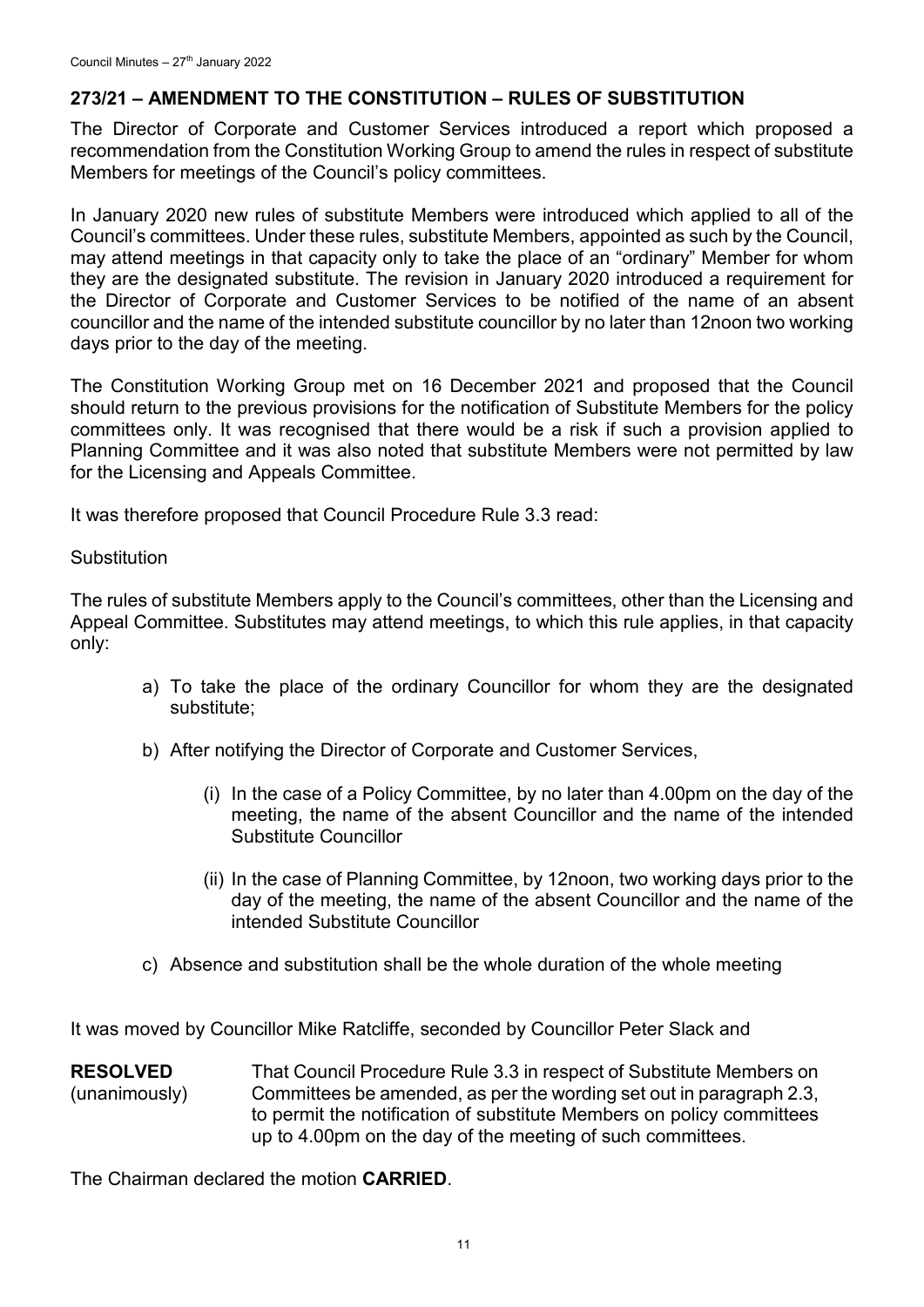## **274/21 – APPOINTMENT OF CHAIRS TO NORTHERN, CENTRAL AND SOUTHERN COMMUNITY AREA FORUMS**

The Director of Corporate and Customer Services proposed the need for Council to appoint Chairs to the upcoming Northern, Central and Southern Community Area Forums.

It was moved by Councillor Garry Purdy, seconded by Councillor Susan Hobson and

**RESOLVED** That Councillors: Richard FitzHerbert, Helen Froggatt and Sue Bull be appointed as Chairs of the forthcoming Community Area Forums.

**Voting:**

| For               | 27 |
|-------------------|----|
| <b>Against</b>    | O  |
| <b>Abstention</b> | 4  |

The Chairman declared the motion **CARRIED**.

## **275/21 – REVENUE BUDGET MONITORING QUARTER 2 2021/22**

The Director of Resources introduced a report which updated Members on the Council's revenue budget for 2021/22 and sought Council approval for virements and the revised budget for 2021/22.

On 4<sup>th</sup> March 2021 Council set a net revenue budget of £11,015,556 for 2021/22. This was subsequently updated when the revised net revenue budget of £11,315,443 was approved by Council on the  $8<sup>th</sup>$  July. Since the revised budget was formally approved in July a small number of other budget amendments have since been approved by Council, and there have been some minor virements approved under delegated authority which have impacted directorate totals.

The overall impact of subsequent budget amendments resulted in a net revenue expenditure of £11,517,357 and an expected deficit of £32,150 for the year to be funded from the General Reserve. The full year forecast to March 2022 based on budget monitoring to quarter 2 (September 2021) and decisions of full Council to 14<sup>th</sup> October 2021 indicated an underspend of £391,327 attributable across services to vacancies against the establishment. The forecast assumed a 1.75% pay award.

It was therefore recommended to Members that any underspend at out-turn for 2021/22 be transferred to reserves as follows:

- the first £100,000 into the General Reserve, to top up the balance to £1m, which is considered necessary to improve financial resilience;
- the next £200,000 into the Customer Innovation Reserve, to be used to fund the costs of a contract extension for the digital transformation team;
- the use of any further underspend to be recommended as part of the out-turn report based on priority need.

It was also proposed that any further cost pressures which could not be met from existing reserves would be financed within the total budget by virement against forecast underspend. Members were informed that contributions from the General Reserve would only be required if the forecast outturn position was an over-spending.